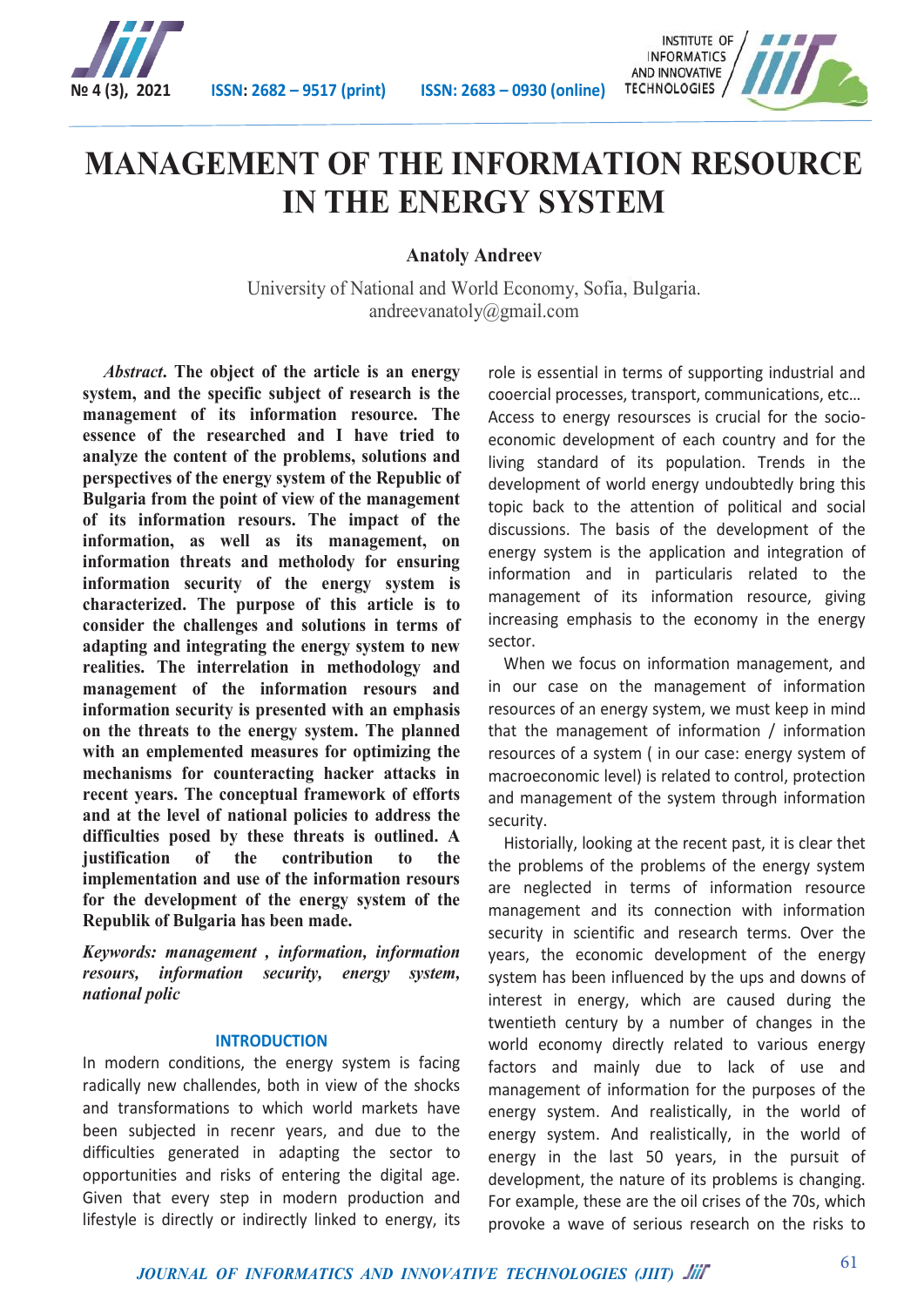

economic growth and prosperity in view of a possible shortage of energy and other resources. Academic interest in the energy system in the 1980s was determined by incidents in the field of nuclear energy, Increased public attention to the problems caused by environmental pollution, and in particular to global warming and climate change, in turn caused the second big wave in energy research in the early 1990s. The first decade of the  $21<sup>st</sup>$  century is marked by the transition to peak energy concepts, which increasingly present pessimistic scenarios towards the impending depletion of limited hydrocarbons and the approaching end of the fossil fuel era.

 In view of what has been said so far and in view of current scientific trends in the energy sector, we can define the second decade of this century as one thate will be marked by the application of information technology in the development of the energy sector and the epphasis in the energy sector will be dealing with the problems and challenges facing the management of the information resoursce of the energy system.

 **Information resource management.** To understand the essence of the topic it is necessary to get acquainted with the essence and definition of categories of terms:

 Information (from Latin: informatio – explanation, exposition, awareness) is a concept related to the objective propertu of material objects and phenomena (processes) to generate a variety of states that can transmit to other objects though interactions and be sealed in their structure. Information is available, usable knowledge, but there is no single definition, but there is a relativery wide range of meanings in different fields of knowledge [1].

 Resourses are the main factor of production. They include natural or raw materials, materials, finance, labor and energy. In modern times, another component is added (included). These are the information resources. They belong to intangible resources. Over time, their importance is growing and this fact confirms that the information is already a product (commodity), which has value and is Increasingly sought after and used in a given area. From an economic point of view, in almost all cases the information product is realized (sold) in the from of a service.

 Therefore, from what has been considered so far, we can conclude that the information product is the result of a person's intellectual activity. And due to this fact, the ability improve himself, the information product, as a result of human labor over time will get better and better indicators, ie the information resource is inexhaustible.

 An information resource is an information product when the information as a resource has undergone a resource has undergone a certain type/s of processing (transformation) and has accordingly reached the level of realization (application).

The information resource afrer its transformation into a product has the ability to be reproduced based on the professional and social needs of the industry in which it is intended.

 Information resources such as knowledge have been accumulated by human society throughout the history of its development. The knowledge gained over time by people can also be called experience and when it is in a professional direction it is a professional experience. Human knowledde is constantly enriched, and from there her professional experience is constantly increasing. In terms of information resources, professional experience is considered expertise. Profesional expertise, in turn, is classified into different levels of expertise, depending on the sum and category of professional qualities that the expert needs to possess.

 Information resources in the from of: knowledge are alienated from the people who created it, accumulated it, analyzed it, summarized it and used it by the whole society, materialized in the from of documents, databases, knowledge bases, in science, documents and arrays of documents in information systems, information resources as information [2].



**Figure 1.** STAGES IN FORMATION OF INFORMATION RESOURCES.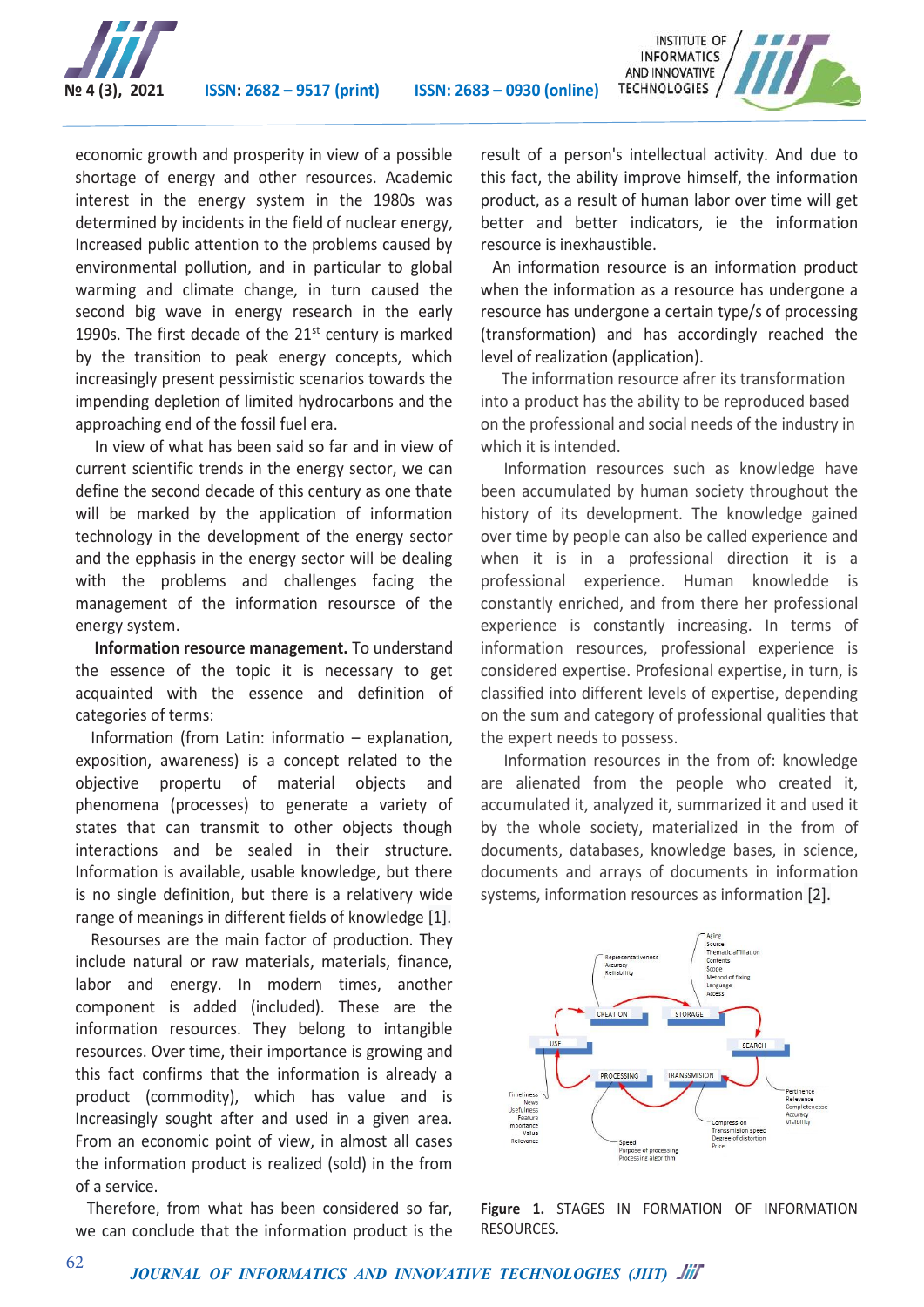

When considering the Information Resources, different stages in the process of their formation stand out. And they are: creation, storage, search, transmission, processing and use (Shown in Figure 1)

 The information resources contain: Primary information – is expressed in the information acquired in its primary from. The information contains both qualitative and quantitative indicators: Secondary information – this includes processing of the acquired primary information, as well as its classification, analysis and storage.

 Information resources are also considered a strategic resource.

 The management of organizations is often viewed from the standpoint of the resource approach. According to this approach, the main task of mamagement is to attract, allocate and control the resources of the organization [2].

 Today, the time index of information is increasingly taken info account. Having a constantly changing business environment requires quick and adequate decisions. Information is the tool that can either shorten or increase it.

 Information management as related to the information management as related to the information resource deals with many different (series) activities in the organization, enterprise: organization and construction of information infrastructure, information creation, demand, system management and acquisition of information from one or more sources. In large organizations, the expert (director) responsible for information and information resources is called Chief Information Director [3].

 Information management inovolves various informationa (IT) experts, scientists, organizations, including those responsible for quality assurance, ease of access to information, accuracy of acquired and provided information. Also the specialists who are responsible for the proprer storage of information. As well as those who have information that they provide in different ways – sites and others, and the users of this information [3].

 And let's look at the difference between the concepts of information management and information management  $-$  they differ in scope. Information management is a discipline that deals with all concepts related to the topic of information and its management. Information management is closely relalitrd to the processes of data management,

systems, technologies, processes and where the avalibility of information is critical to organized the strategy of the organization [3].

INSTITUTE OF **INFORMATICS** AND INNOVATIVE **TECHNOLOGIES** /

 And generally speaking, the gunction of information resource management is reduced to the activity of information resource management and control.

 Information resources are in direct interaction with information security.

 Amd in turn, information security is the practice of protecting information, information networks and information systems against human error, natural disasters, technical malfunctions or maliciours attacs [4].

### **Energy system information resource management.**

 Energy is a fundamental branch of the national economy. The economic condition of the national economy and the living standart of the population completely depend on the condition of the energy system it the country and its development. In respect years, the economic instability in our country is largely due to political, economic, social and other problems and lack of sectoral strategy for the development of the energy system. The system is sonstantly striving in search of different ways to survive.

 In traditional understandings, the energy system is viewed from different points of view, activities and interests, but their interconnection, interaction and interdependence are not always assessed. At the same time, components are omitted or underestimated, which in a given situation – political, economic, social and other, can have a significant impact on the sectoral development of energy, as well as on the development of the national economy and the welfare of the population.

 In the present and with a view to the future, a new opportunity opens up in the recovery and economic development of the energy sector. This can be a fact by properly managing the information resource of the energy system. With his doctrine he brings out and arranges in a sustainable multi-component system, which is the basis of information security, which in turn is an element of energy security, and it is an integral part of national security. This fact generates new views in determining the security of the energy system. It is the subject of a different debate on the dimensions related to the use of information and communication technologies in the energy system.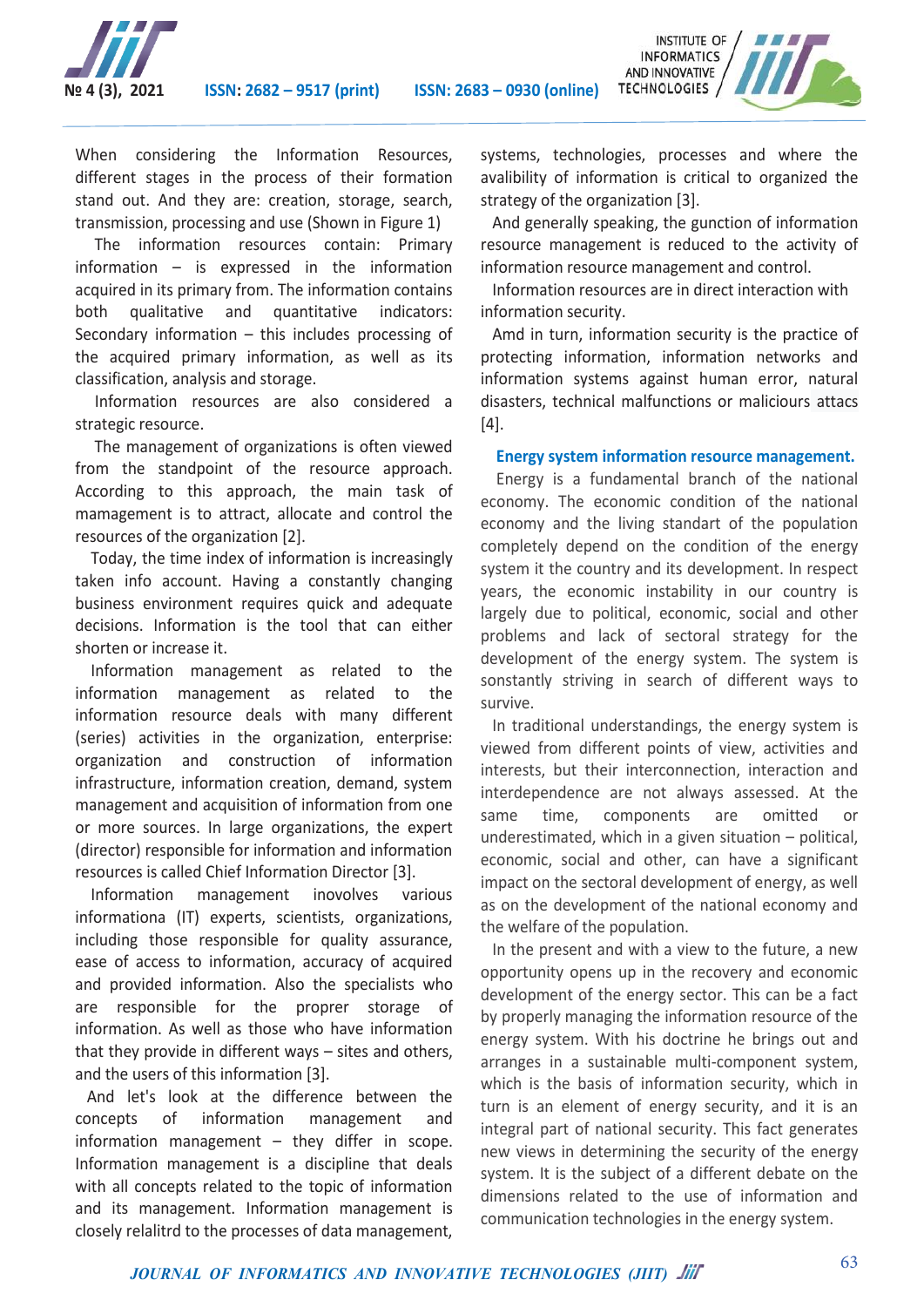

 The energy system and its condition is under a constant scope of national security, which is a sign that its management is a response to statehood in a given region, country. As is already implied, the use of information and, more precisely, the information resource in the energy sector takes the responsibility and full responsibility for energy security. The specific for the information resource of the energy system is that it is focused on information and information flows to/in the energy sector. Ie this is the whole spectrum and array of information related to and related to the sectoral development of energy at regional, national and international level. As in other industred, the information resource is vital for the development of the energy sector. In reality, though its management the unification of the real processes and technologies in the energy system with the information tehnologies is relalized. The use of information as a resource for the purposes of the energy system is applies. In the information networks of the energy system there is an exchange of information in the from of information flows, different in type, content and volume. As a prerequisite for them to function in the interest of the energy system. Also, the information resource of the energy system must be purposefully at the service of citizens and society. The availability and accessibility of accurate and timely information related to energy services is essential for the development of the energy services market and for the prosperity of its participants. It has the role of a resource with a very strond influence on the efficiency of the energy system.

 As already mentioned, the information resource of the energy system is multicomponent and is built as a system macro framework, including a wide variety of components. We will look at some of the with the most essential importance, and these are the following components:

- Role of the state in the application and use of the information resource of the energy system;
- Application of the information resource in energy standardization and regulation of the energy system;
- Use of the information resource when calculating the energy mix;

 Use of the information resource in structuring the energy system;

INSTITUTE OF **INFORMATICS** AND INNOVATIVE **TECHNOLOGIES** /

- Use of the information resource in energy supply;
- Use of the information resource for rational use of energy. It is associated with the desire to increase the efficiency and effectiveness of the energy system;
- Use of the information resource for staffing of the energy system and raising the qualification of the employees in it;
- Use of the information resource for science, technologies and innovations for development of the energy system;
- Use of the information resource to protect the interest of producers, traders and consumers;
- Use of the information resource to ensure energy security;
- Use of the information resource for increasing the energy independence of the country;
- Use of the information resource for environmental friendliness of the energy system;

 Each of these components has a relative independence, but as a whole is an element of a common chain of information resources of the energy system. The system macroframe for the components specifies subsystem elements with appropriate content and method of application in the energy system.

 **What is the situation in our country – Republic of Bulgaria?** As is already known, the information resources of the energy system with the scope of the information system of the energy system, and it in the scope of information security. The information security of the energy system in the Republic of Bulgaria is approved by the Law on Cybersecurity. According to the law, the Republic of Bulgaria pursues a unified national cyber security policy, in accordance with the strategies and policies of the European Union and NATO. It is expressed in the protection of the critical communication and information infrastructure and the ability of citizens, businesses, state and public institutions to exchange and process electronic information freely and reliably [5].

 The Republic of Bulgaria is part of the global process of increasing digital dependence and the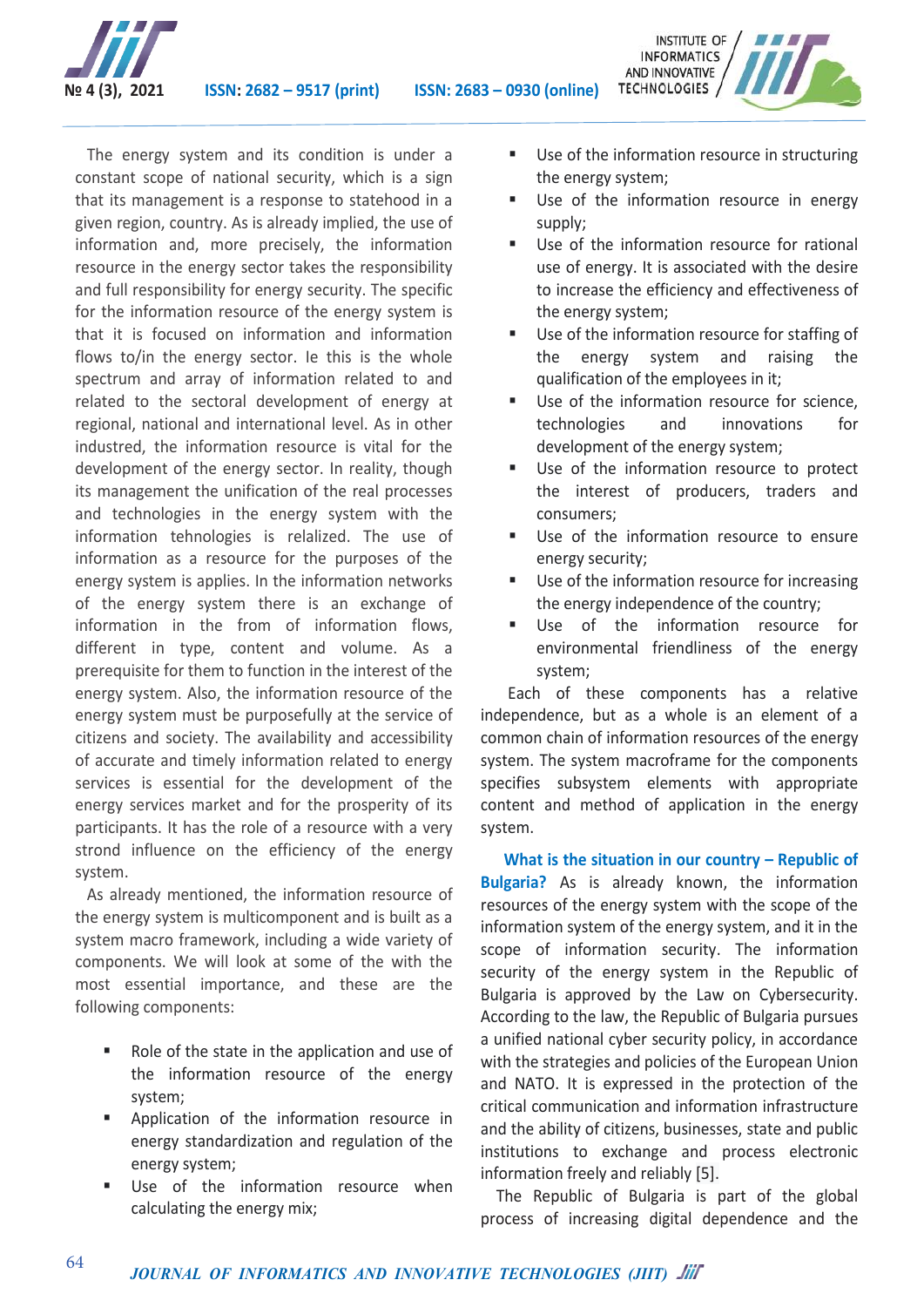

INSTITUTE OF **INFORMATICS** AND INNOVATIVE TECHNOLOGIES /

trend of increasing, complicating and increasingly difficult to predict the threats in the information security of the energy system. The irreversible transfer of the main activities of the Bulgarian society, business and state functions in the information computer space poses a number of challenges and the need for urgent actions in the system:

- Need for a common vision for strategic development and achieving cyber sustainability of the whole society, national strategy and policies for cyber security and sustainability;
- Pooling of capacities and capabilities, involving all stakeholders (government bodies, business, academic and nongovernmental organizations), identification and development of capabilities to deal with new trends and threats;
- Providing the necessary organizational, technical, financial and human resources and mechanisms for actions to monitor the state of communication and information systems and cyberspace, response and reduction of the impact of cyber threams and cyber attacks, as well as their recovery;
- Periodic review and assessment of risks and threats and improvement of coordinated protection measures;
- Improving the legal framework and regulatory mechanisms for the implementation of the strategy and national policies;
- A balanced approach between preserving freedom and openness on the internet and cyberspace and ensuring reliability and security for citizens and businesses – a global challenge that requires cooperation with relevant international partners and organizations;
- Defining clear and adapted to the dynamics of threats in cyberspace commitments of owners and operators of critical infrastructure, as well as internet service providers and connectivity to the security of the and customer;
- Compensating for the relative backwardness of NATO and EU countries in cyber security activities, achieving a basic level of ciber security and gradual accelerated development to cyber resilience of the whole society and

full integration into the common system of the EU and NATO [6].

 **An example of poor management of the information resource of an energy system at a global level** is the current situation with Kovid – 19 and the effect on the energy system. As a result of the pandemic, there is a decrease in the growth of demand for energy raw materials and products and, accordingly, as a result of its exit and one of the main reasons for increasing demand for the same and hence increasing economic recovery. In this case, the pandemic is a factor and prerequisite for the state of energy and hence the economy. And in fact, this fact has an impact on ensuring energy security. Awareness of the forecasts of the movement of demand for energy resources in such a situation on the one hand is a major prerequisite for what happened. In order to prevent such negative effects of energy, it is necessary to deepen the study of the impact and interrelationship of awareness and coordination of energy security with health security. In addition, I will add the statement of the health security expert Assoc. Prof. Krassimir Koev: "A pandemic can bring economies and bring economies and nations to their knees." [7]. Koev further states that "The spheres and industries that must function during the pandemic are:..Energy -must work at 100%"[7].

 These statements of Koev confirm my opinion that the energy sector, along with healthcare, are strategic industries and are the basis of human existence.

 **Status and problems with management of information resources of the Republic of Bulgaria.**  The problems are obvious at first glance. The simplest indication can be said, by conducting an information survey in the country with a question to the citizens, about the trust of the citizens in the mamagement of the energy system in our country. The result of the survey will obviously not be in favor of the government. Or even a statistical review of information on the price of electricity for 1Kw/h v years.

 I will mention some of the problems with the management of information resources in our country:

- **Extreme insufficientcy of experts (specialists)** in the field of energy system at any level;
- **There** is a lack of coordination and management of sufficient information and information resources at all levels of the